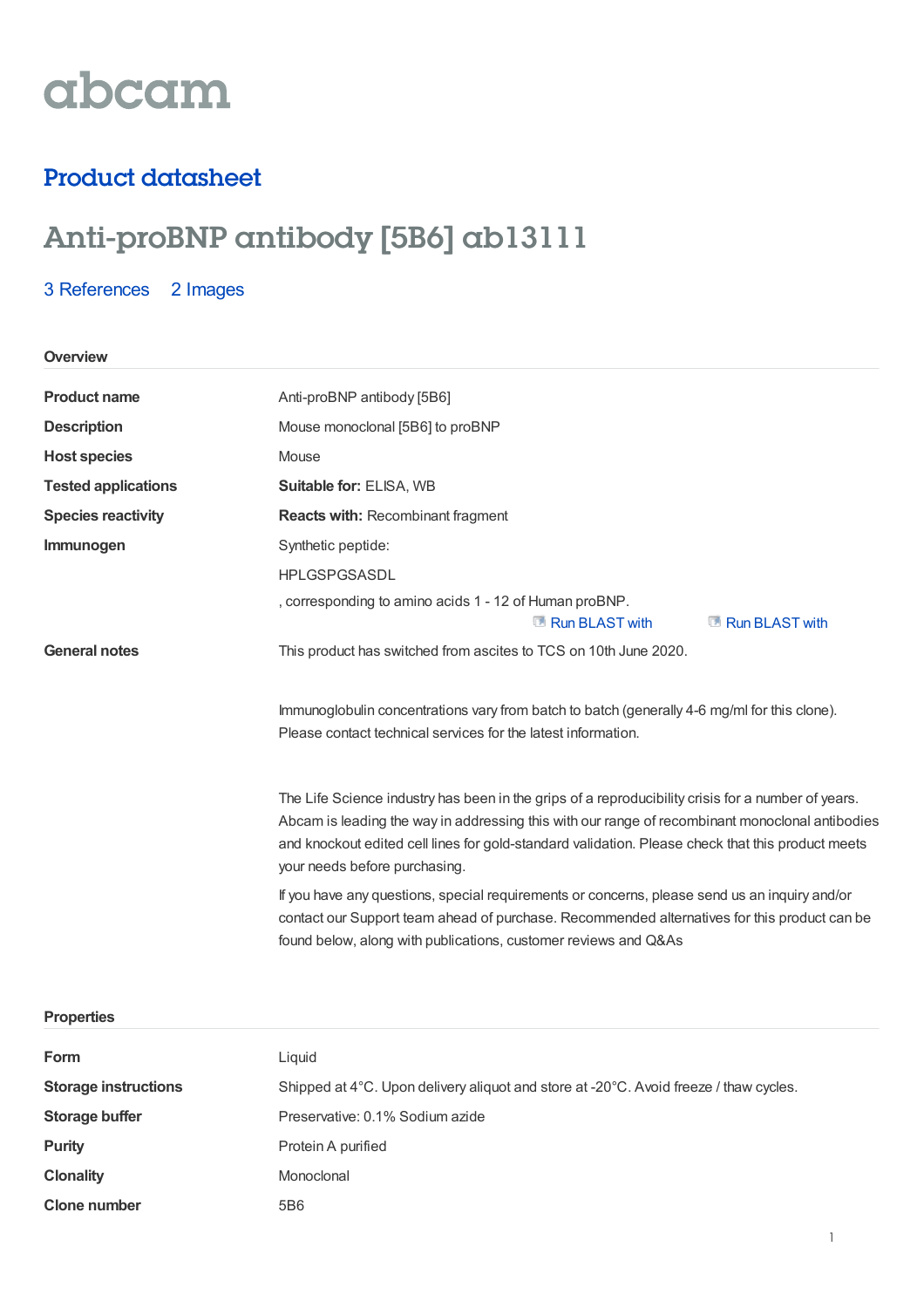#### **Applications**

**The Abpromise guarantee** Our [Abpromise](https://www.abcam.com/abpromise) guarantee covers the use of ab13111 in the following tested applications. The application notes include recommended starting dilutions; optimal dilutions/concentrations should be determined by the end user.

| <b>Application</b> | <b>Abreviews</b> | <b>Notes</b>                                                                        |
|--------------------|------------------|-------------------------------------------------------------------------------------|
| <b>ELISA</b>       |                  | Use at an assay dependent concentration.                                            |
| <b>WB</b>          |                  | Use at an assay dependent concentration. Detects a band of<br>approximately 13 kDa. |

| <b>Target</b>                |                                                                                                                                                                                                                                                                                                                                                                   |
|------------------------------|-------------------------------------------------------------------------------------------------------------------------------------------------------------------------------------------------------------------------------------------------------------------------------------------------------------------------------------------------------------------|
| <b>Function</b>              | Cardiac hormone which may function as a paracrine antifibrotic factor in the heart. Also plays a<br>key role in cardiovascular homeostasis through natriuresis, diuresis, vasorelaxation, and inhibition<br>of renin and aldosterone secretion. Specifically binds and stimulates the cGMP production of the<br>NPR1 receptor. Binds the clearance receptor NPR3. |
| <b>Tissue specificity</b>    | Brain and also in atria, but at much lower levels than ANP.                                                                                                                                                                                                                                                                                                       |
| <b>Sequence similarities</b> | Belongs to the natriuretic peptide family.                                                                                                                                                                                                                                                                                                                        |
| <b>Cellular localization</b> | Secreted.                                                                                                                                                                                                                                                                                                                                                         |

#### **Images**



ELISA - Anti-proBNP antibody [5B6] (ab13111)

NT-proBNP calibration curves using pairs [ab14703](https://www.abcam.com/ab14703.html) [10H4] and ab13111 [5B6] (grey), and [ab13115](https://www.abcam.com/ab13115.html) [15F11] and ab13111 [5B6] (black), (capture: 2 µg/well, detection: Eu-labeled 5B6; 200 ng/well). Antigen was recombinant NT-proBNP. Incubated 1 hr at room temperature